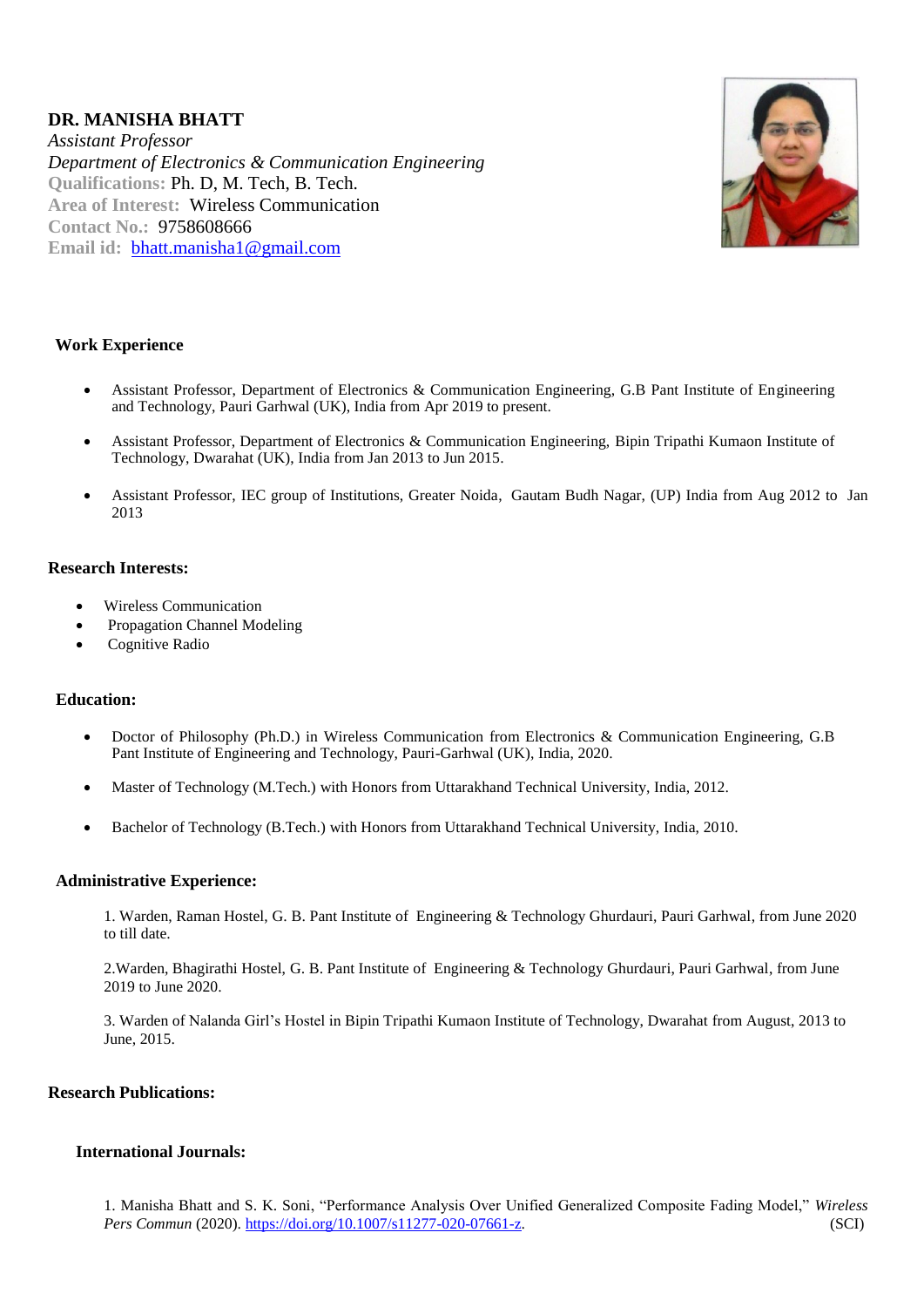2. Manisha Bhatt and S. K. Soni, "Performance of an energy detector over η-μ/lognormal composite channel with cooperative sensing," International Journal of Electronics (Taylor & Francis), vol. 105, no. 8, pp. 1273–1285, 2018. (SCI)

3. Manisha Bhatt and S.K.Soni, "Performance analysis of shadowed-Rice fading channel with cooperative spectrum sensing," *International Journal of Electronics*, vol. 105, no. 11, pp. 1816–1830, 2018. (SCI)

4. Manisha Bhatt, S.K.Soni, "A Unified Performance Analysis of Energy Detector over α−η−µ/Lognormal and α−κ−µ/Lognormal Composite Fading Channels with Diversity and Cooperative Spectrum Sensing," in Int. J. Electron. Commun. (AEÜ)(Elsevier), vol.94, pp 367-37, 2018. (SCI)

5. Vidhi Rana, Puspraj Singh Chauhan, S.K.Soni, Manisha Bhatt, "A New Closed-form of ASEP and Channel Capacity with MRC and Selection Combining over Inverse Gaussian Shadowing," Int. J. Electron. Commun. (AEÜ)(Elsevier) 74 (2017) 107–115, ISSN: 1434-8411. (SCI)

#### **Conference Papers:**

1. Manisha Bhatt, Sanjay Kumar Soni, ["Spectrum Sensing Based on Energy Detection with α-η-κ-μ Distribution,"](https://ieeexplore.ieee.org/document/9122955/) Accepted and presented in International Conference on Electrical And Electronics Engineering (ICE3 2020), Madan Mohan Malaviya University of Technology, Gorakhpur (UP), 2020, Feb 14-15.

2. Manisha Bhatt and S.K.Soni, "Performance Analysis of Energy Detection Based Cognitive Radio over GBK Fading Channel," Accepted and presented in 5th "IEEE Uttar Pradesh Section International Conference on Electrical, Electronics and Computer Engineering (UPCON-2018), Madan Mohan Malaviya University of Technology, Gorakhpur (UP), 2018, November 2-4.

3. Manisha Bhatt and S.K.Soni, "ASEP Analysis over Unified Lognormal Shadowed α−η −µ and α−κ−µ Composite Fading Channels," Accepted and presented in International Conference on Intelligent Computing and Control Systems (ICICCS 2018), VAIGAI College of Engineering, Madurai, 2018, June 14-15.

4. Manisha Bhatt and S.K.Soni, "Energy Detection over Unified α−η−µ and α−κ−µ Fading Channels," Accepted and presented in International Conference on Inventive Communication and Computational Technologies (ICICCT 2018), Coimbatore, 2018, April 20-21.

5. Sanjay Kumar Soni, Vidhi Rana, Manisha Bhatt, "Closed-form Expressions of Symbol Error Probability of Non-Coherent Modulation Techniques over Generalized K Fading Channel," Accepted and presented in International Conference on Recent Trends in Engineering and Materials Science, Jaipur National University, 2016, March 17-19.

#### **Short-Term Courses/Faculty Development Programmes Organized:**

1. Workshop: Co-coordinated one-week workshop on "Antenna Design, Fabrication and Measurement Technologies" Nov 25-29, 2019, Department of Electronics and Communication Engineering, GBPIET, Pauri.

2. Short-Term Course: Co-coordinated one-week short-term course on "FPGA and Mentor Graphics Tool" Oct 10-14, 2019, Department of Electronics and Communication Engineering, GBPIET, Pauri.

3. Faculty development program: Co-coordinated two week online faculty development program on "Recent Research Trends in Electronics and Communication Engineering" August 18-28, 2020, Department of Electronics & Communication Engineering, GBPIET, Pauri .

#### **Subjects Taught:**

- 1. Mobile Communication
- 2. Wireless Communication Systems
- 3. Principles of Secure Communication
- 4. Analog Communication